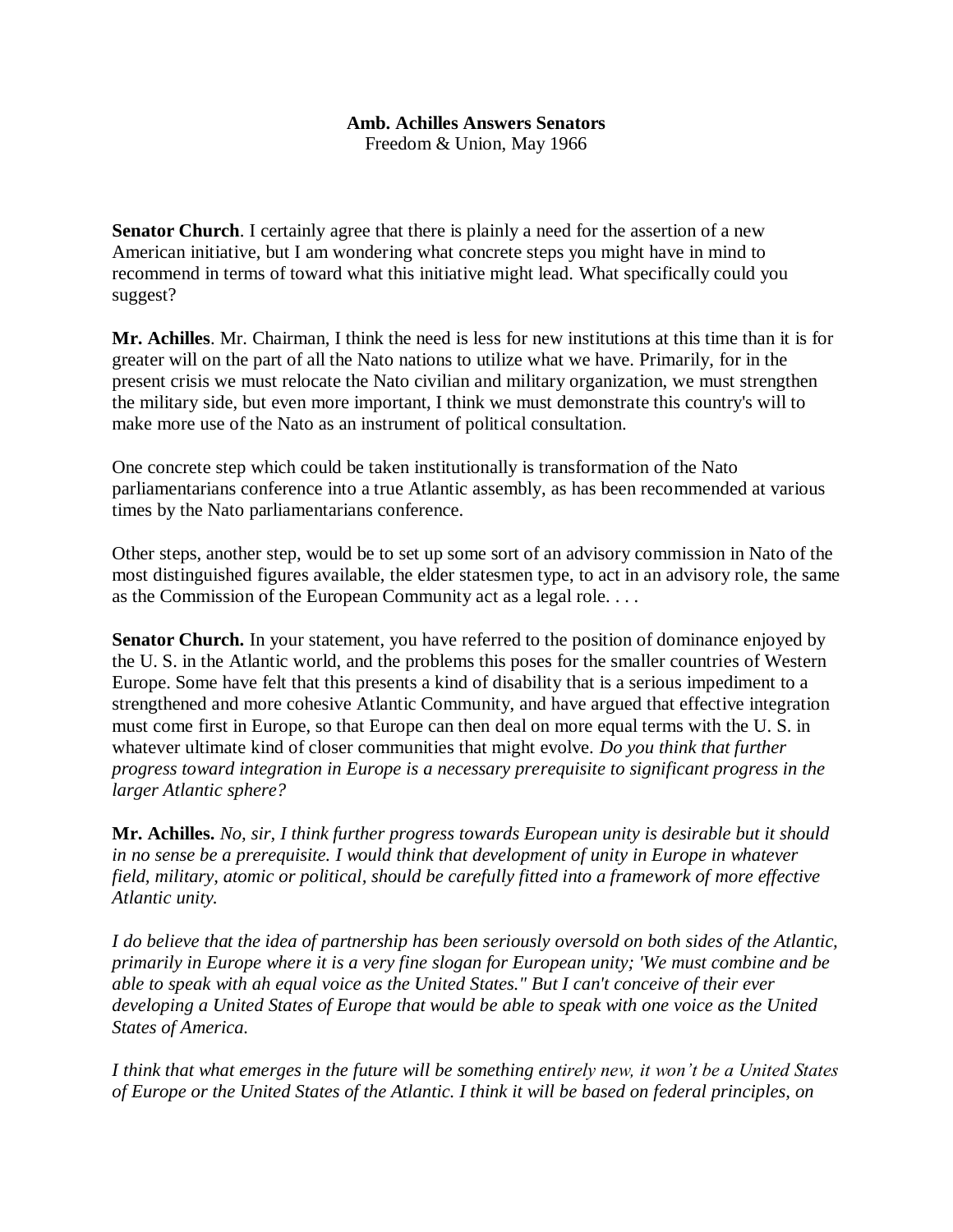*certain specific authority delegated to central authorities, but it will be something entirely new, and it will be something devised to meet the needs of this nuclear age.*

**Senator Church.** Do you think that progress towards such a goal can now be made in view of the position that has been taken by President de Gaulle of France?

**Mr**. **Achilles.** I think it can. I think President de Gaulle's actions have put the whole European and Atlantic situations in a state of turmoil. I think definite indication at this time of U. S. interest in Atlantic unity, and not just European unity, as a basic long-range goal would do a great deal at this time to turn the tide away from this spreading disunity and start constructive action again towards developing greater unity.

**Senator Clark**. You quote President Johnson as Vice President when he said, "For we shape an Atlantic civilization with an Atlantic destiny." I have some question as to the validity of that statement. He means, and I think you mean, a North Atlantic civilization, don't you? You wouldn't include " South Atlantic" in your terms, would you?

**Mr. Achilles**. No, sir, I wouldn't define it in geographic terms. The word "Atlantic" has come to mean the center of Western civilization so I would see no reason why other nations such as New Zealand and Australia, certain other nations outside of Nato would participate. I look at this Atlantic unity as the nucleus and basis for a progressively wider world union.

**Senator Clark**. I am disturbed over the racial overtones of this position, because it seems to me primarily behind this is a white race coalition against all the other races of the world, and possibly even a white protestant racial coalition. I wonder if you would comment on that?

**Mr. Achilles**. I don't see necessarily any Protestant connotations. Certainly the members of the Atlantic Community are basically white and European, although that is not something that need necessarily continue. Japan has become a full member of the oecd. While Japan does not share our common Western heritage she does share some of our ideals. I see no necessary racial limitations outside of the problem of unity.

**Senator Clark**. One of the witnesses whom we had hoped to appear before the Subcommittee but who can't appear here is Mr. James P. Warburg. He has sent a statement which, at the appropriate time I would like to have entered into the record. Mr. Ambassador, as I am sure you know, this is a pretty controversial subject we are discussing, and for the purpose of bringing out the clash of opinion, I would like to read to you two very brief statements from Mr. Warburg's testimony and ask you to comment on them. He says:

"I think the Nato Alliance is obsolete, irrelevant to conditions as they exist today and in fact an obstacle to the achievement of what I conceive to be the vital interests of the U. S." Would you comment on Mr. Warburg's statement?

**Mr. Achilles**. I know that Mr. Warburg has opposed the Atlantic Alliance ever since it was first under consideration by the Senate. I do not at all agree that it is obsolete. On the contrary, I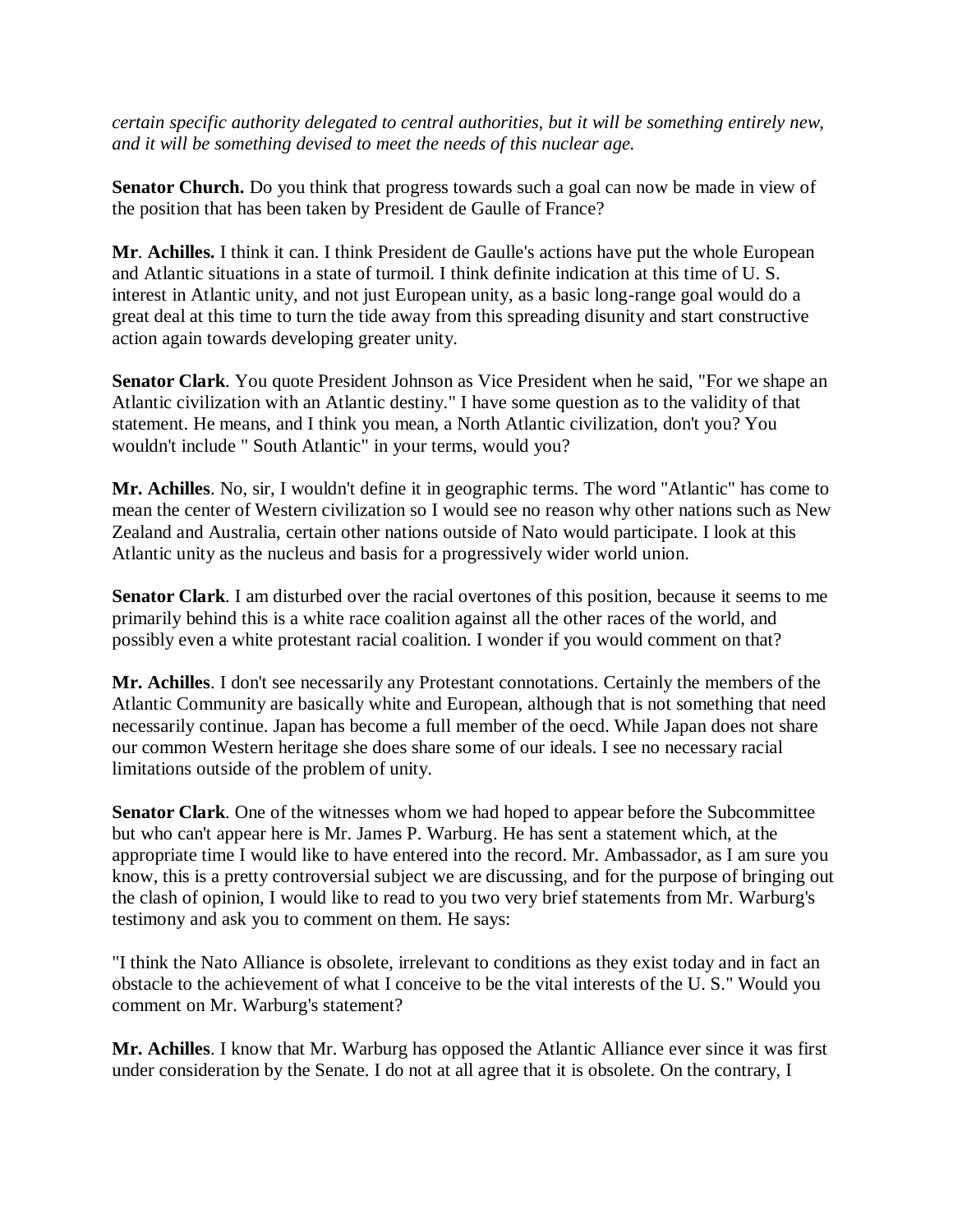believe that it should be continued and strengthened, not merely in the military field but even more in the political and economic fields, because the threat has changed.

**Senator Clark.** The final statement from Mr. Warburg is: "An East-West *detente* in Europe is now the key to world peace." Mr. Achilles. I think the extent to which a *detente* has developed in recent years is primarily due to the strength and unity of the Atlantic world. I think for many years that did slow down Soviet subversive intentions in Europe. In Bevin's world it did restore confidence and energy in Western Europe and elsewhere, meaning the Soviet Union. I think that any breakup of Western strength and unity would encourage Moscow as well as Peking—to take a much more active attitude.

**Senator Clark**. Finally, Mr. Ambassador, I take it you would place little credence in the view held by some that social, economic and even political changes in the Soviet Union since Mr. Bevin made his comment—which you quote in your statement—have been such that a parallel policy with respect to most major world programs is within sight which could bring Russia and the United States, each acting from their own enlightened self-interest, closer together and therefore render unnecessary the military aspects of the Atlantic alliance?

**Mr. Achilles**. I think there has been a trend in that direction (but it will be) quite a while before we can accept it as a basis for policy. I also believe that an increase in Western strength and purpose would contribute to understanding with the Soviet, rather than the opposite. . . .

**Senator Carlson**. Are you familiar with the trade program we are trying to work out? . . . trade arrangements that would be effective, through the Kennedy Round, as an opening wedge for military and political problems? Should we take the initiative in this trade field? Have you got any thoughts other than those presented in the resolution for getting a meeting? That is the important thing, to get a meeting.

**Mr**. **Achilles.** Yes. ... I think it is of vital importance that the Kennedy Round succeed to the maximum extent possible. I think our present difficulties in the Kennedy Round are an example of the doubtful wisdom of counting on European unity before trying to get ahead with Atlantic unity. . . .

**Senator Carlson**. Mr. Ambassador . . . in your statement you stress the importance of our government taking the initiative. What is our next step, what can we do?

**Mr. Achilles**. Senator, I believe that the most important single thing we can do would be for this government to make very clear—preferably by both the Senate or the Congress and the Executive branch —that we were really serious about augmenting Atlantic unity in all these fields, that we were ready to work with our allies and explore concrete methods of getting ahead. . . .

**Senator Carlson.** Mr. Ambassador, I am fully in accord. . . .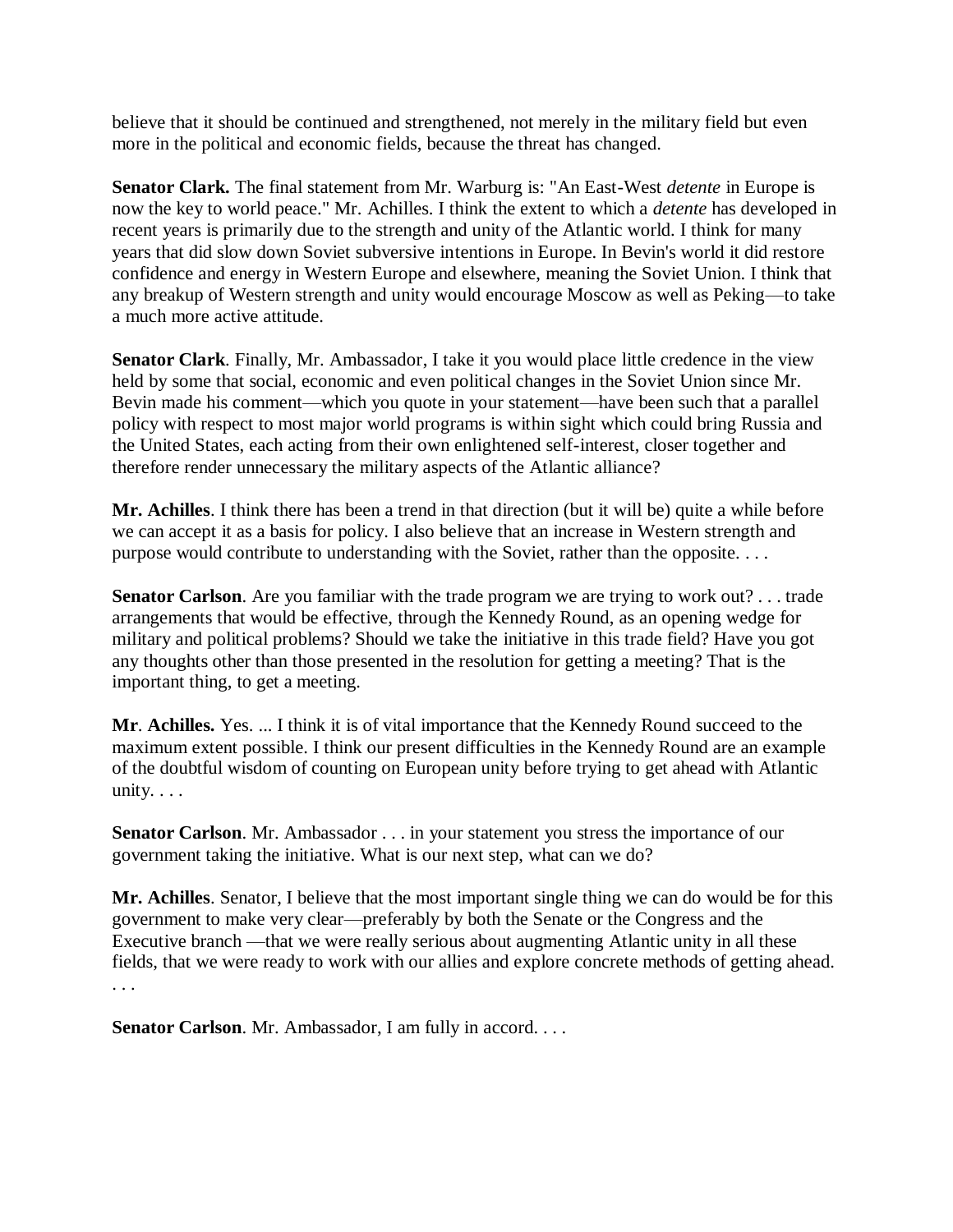On March 4th, there appeared in *The New York Times* an article by James Reston, and I am going to ask unanimous consent, Mr. Chairman, to place it in the record. I want to read the first paragraph:

"The Federal Government of the United States was formed 177 years ago this week, and though nationalism is the most powerful political force in the world today, the ideal of political federation is still very much alive."

**Senator McCarthy.** Mr. Achilles, what is your general judgment of the Warburg criticism?

**Mr. Achilles**. I think there are people who, for various reasons, have felt that Nato was obsolete, that it was too military. One point of view on that is the nationalist, to which I definitely do not subscribe. Another is that since the military threat in Europe is no longer as acute or as ominous as it was, we should place less emphasis on military unity and greater emphasis on non-military unity. I don't believe that is what Mr. Warburg is bothered about.

**Senator McCarthy**. Do you think that the disposition in the State Department is also to continue to emphasize nationalism as the great determinant in foreign policy?

**Mr. Achilles**. No, I don't think that at all. I think the State Department definitely believes— Secretary Rusk and Under Secretary Ball have made clear repeatedly —that this is increasingly an interdependent world, and our national security and prosperity is interdependent with other nations.

**Senator McCarthy**. They say that, but do you see the same thing reflected in their affirmative policy moves?

**Mr. Achilles**. Senator, I don't like to be too critical of the State Department—

**Senator McCarthy**. We don't mind if you are critical—

**Mr. Achilles**.—where I spent most of my career. But, speaking personally, I do believe that the State Department is full of first-class people dedicated and highly intelligent, but if more than three or four of them get together around meetings, as they spend most of their time doing, you come out with a fairly low denominator of agreement, especially when something radically new is involved.

/ *do feel that bureaucracies are inherently timid. In a democracy they are naturally responsible to public opinion, and particularly to public opinion in the Senate and Congress. For that reason I attach so much importance to Senate initiative in this matter as showing the State Department and the White House that there is strong support on Capital Hill for movement in this direction.*

**Senator McCarthy**. Do you think that it is important that we take the initiative, or at least be the stronger force in this effort at the present time? You don't expect that the State Department on its own initiative would provide any significant leadership ?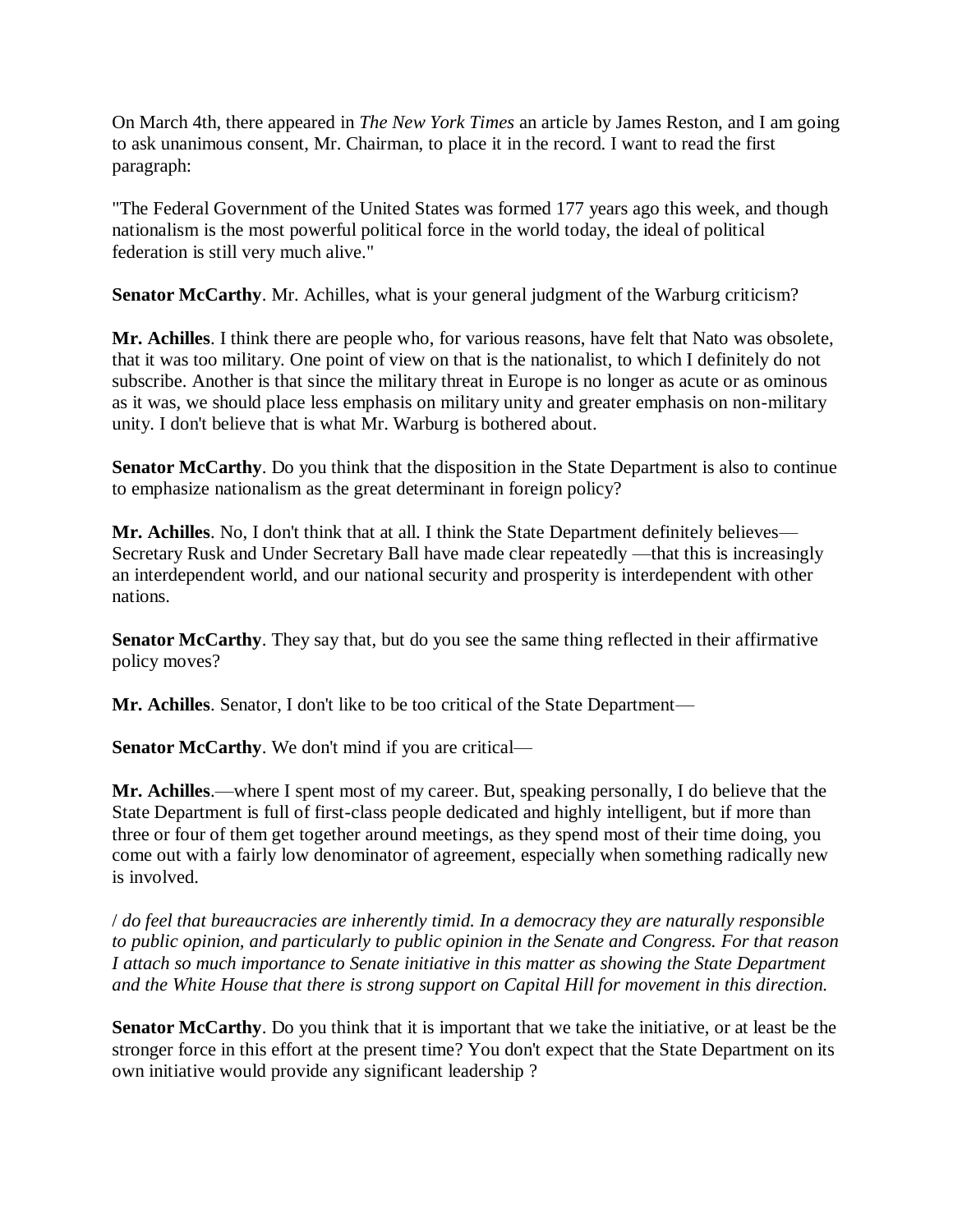**Mr. Achilles**. I think the State Department has been hesitant, I will say, for a long time. They have never felt that the timing was quite right. I agree that the timing has always been bad but I believe the timing has gotten steadily worse in the past few years.

**Senator McCarthy.** When you were in the State Department, did it appear that you and others who held these same views had any difficulty in getting any widespread and deep acceptance of them by the people who were making policy in the State Department.

**Mr. Achilles**. *In the case of the North Atlantic Treaty it was only after the passage by the Senate of the Vandenberg resolution that the State Department really entered into negotiations on such a treaty.*

**Senator McCarthy**. And in the years following that there was the same kind of reluctance, was there not, other than to emphasize the military aspects of Nato, which now seem to be relatively unimportant?

**Mr. Achilles**. I wouldn't belittle too much the military aspect of Nato. But I do feel that there is great importance in developing greater, more effective unity primarily in the political field, as well as the economic.

**Senator McCarthy**. Could you give me your judgment as to why the NATO Parliamentary Conference has not worked out to anything very significant or worthwhile ?

Mr. Achilles. I think it has accomplished quite a bit. ... It has been a fairly effective force in securing better informed action in the various national Parliaments on NATO matters. The reason is has not yet succeeded in transforming itself into an Atlantic assembly is because the other European nations who are members of the oecd but not of Nato, are thoroughly reluctant to become associated with anything which bears the Nato Label.

**Senator McCarthy**. You feel, however, that it is not been an effective instrument. We ought to have something more than that?

**Mr. Achilles**. Yes, sir, I think it has great potential which can and should be developed.

**Senator McCarthy**. My experience was that usually the opposition parties were overrepresentated [in it:] it seemed there was something they could do, while the rest of the people were running the country back home. If you go to a meeting while the labor government is in power in England, all you meet (at the Nato Parliamentary Conference) are Tories, and if you go . . . while the Tories are in power, all you meet are Labor people. . . .

**Senator Case**. ... I want to express my personal appreciation for your appearance here and for that of your colleagues who are associated with you and are on our witness list today. There isn't anything in the world I would rather do than get hot behind some idea that friends like you are hot for, and I am trying to get steamed up, and I haven't yet, I wish you would steam me up about this, because you can't do it this artificially. You can't—you, Elmo Roper and Sam Waugh and some others—can't get a good idea and operate on a half dozen good Senators and than have